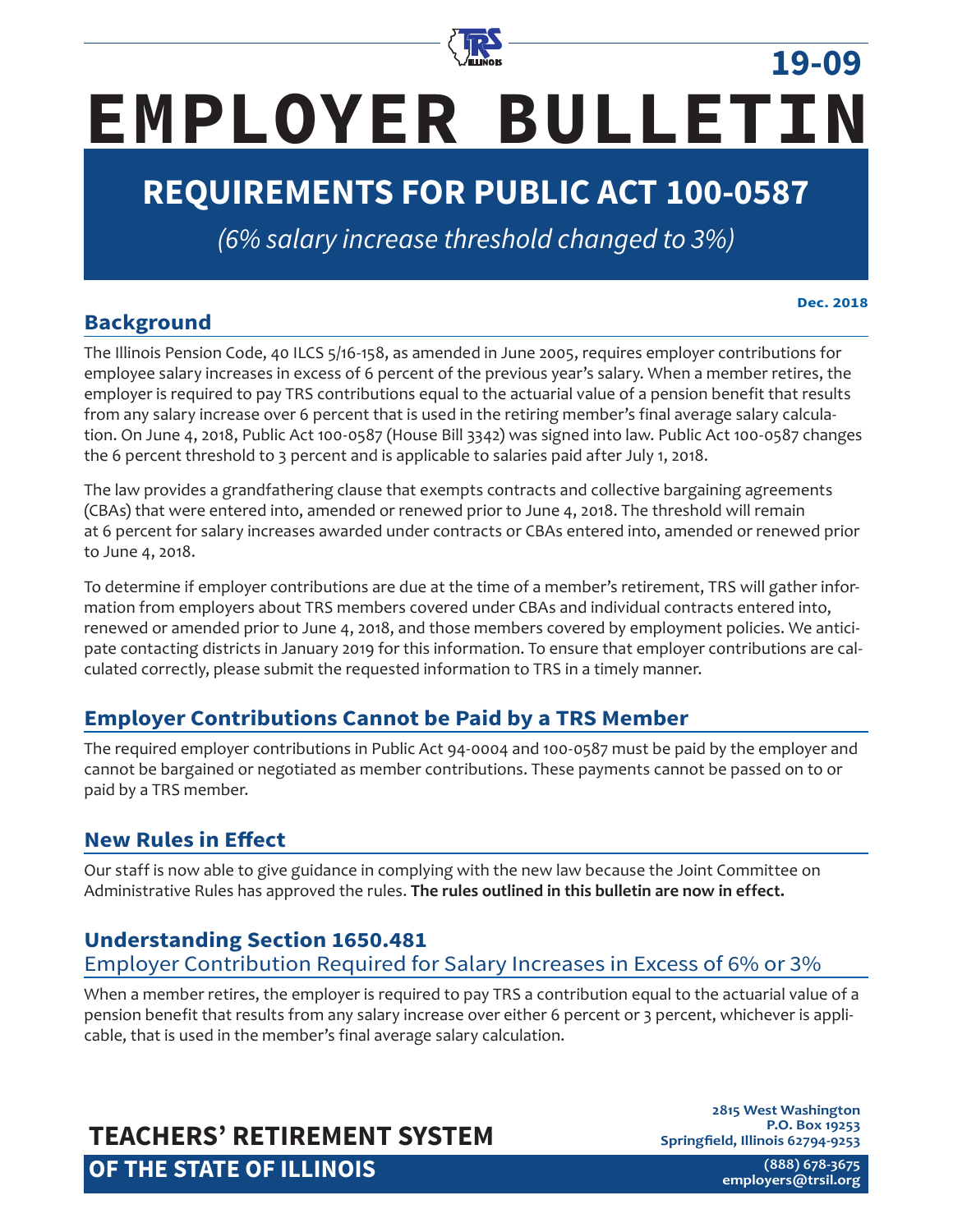

For Tier 1 members, the final average salary is the average of the four highest consecutive annual salary rates within the last 10 years of creditable service. For Tier 2 members, average salary is the average of the eight highest consecutive annual salary rates within the last 10 years of creditable service. When less than one year of service credit is earned in a school year, actual earnings are used to compute average salary. For addition information of average salary and benefit calculations, refer to **[Chapter 11 of the TRS Employer](https://www.trsil.org/employers/chapterEleven)  [Guide.](https://www.trsil.org/employers/chapterEleven)**

#### **Determining the contribution**

A calculator is available for your use on the website: **https://www.trsil.org/employers/retirement-issues/salary-increase-calculator**

Please use the calculator to estimate upcoming employer contributions that your district will be required to pay TRS in the future when members retire with salary increases in excess of 3 percent.

#### **How it is calculated**

Calculate the member's retirement benefit under current law and rules based on the member's exact age, service credit and salaries at retirement.

Calculate the member's retirement benefit based upon the member's age and service credit at retirement, but with the member's salaries with the same employer capped at a 3 percent increase. Next, determine the difference in the two retirements and multiply the difference in the retirement benefits by an actuarial factor based upon the member's exact age at retirement. The actuarial factor is a factor representing the present value of future benefits the member will receive as a result of receiving salaries in excess of 3 percent. The actuarial factors are based upon the actuarial assumptions of TRS for life expectancy and investment returns.

#### **When a contribution is not required**

- If the member's retirement benefit is an actuarial benefit, no employer contribution will be required.
- Only salary increases in excess of 3 percent used to calculate a member's final average salary are subject to the employer contribution. Any salary increases that are not used in the member's final average salary are not subject to the employer contribution.
- Employer contributions will not be due in any years in which the member's creditable earnings are less than 50 percent of the preceding year's mean salary for downstate teachers, as determined by the survey of school district salaries provided in Section 2-3.103 of the School Code.

#### **Required contributions**

The employer contribution is calculated using year over year salaries paid by the same employer. When there is more than one employer in the member's final average salary period, each employer's contribution is based on salary increases in excess of 3 percent granted by that individual employer.

Only salary increases in excess of 3 percent used in the member's final average salary for years that are not exempt under the grandfathering provision are subject to the employer contribution.

Salary increases that were awarded by the new employer during a year of consolidation or annexation are excluded from the calculation of employer contributions for excess salary increases. This exemption applies only for members whose employer number has changed. When an annexation has occurred, the exemption does not apply to those members who continue to be reported under the same employer number.

For part-time and substitute members, TRS will use full-time equivalent rates to determine if salary increases exceeded 3 percent during the final average salary years. Employers should continue to follow the current guidelines for reporting each member's annual salary rate and creditable earnings to TRS. At the

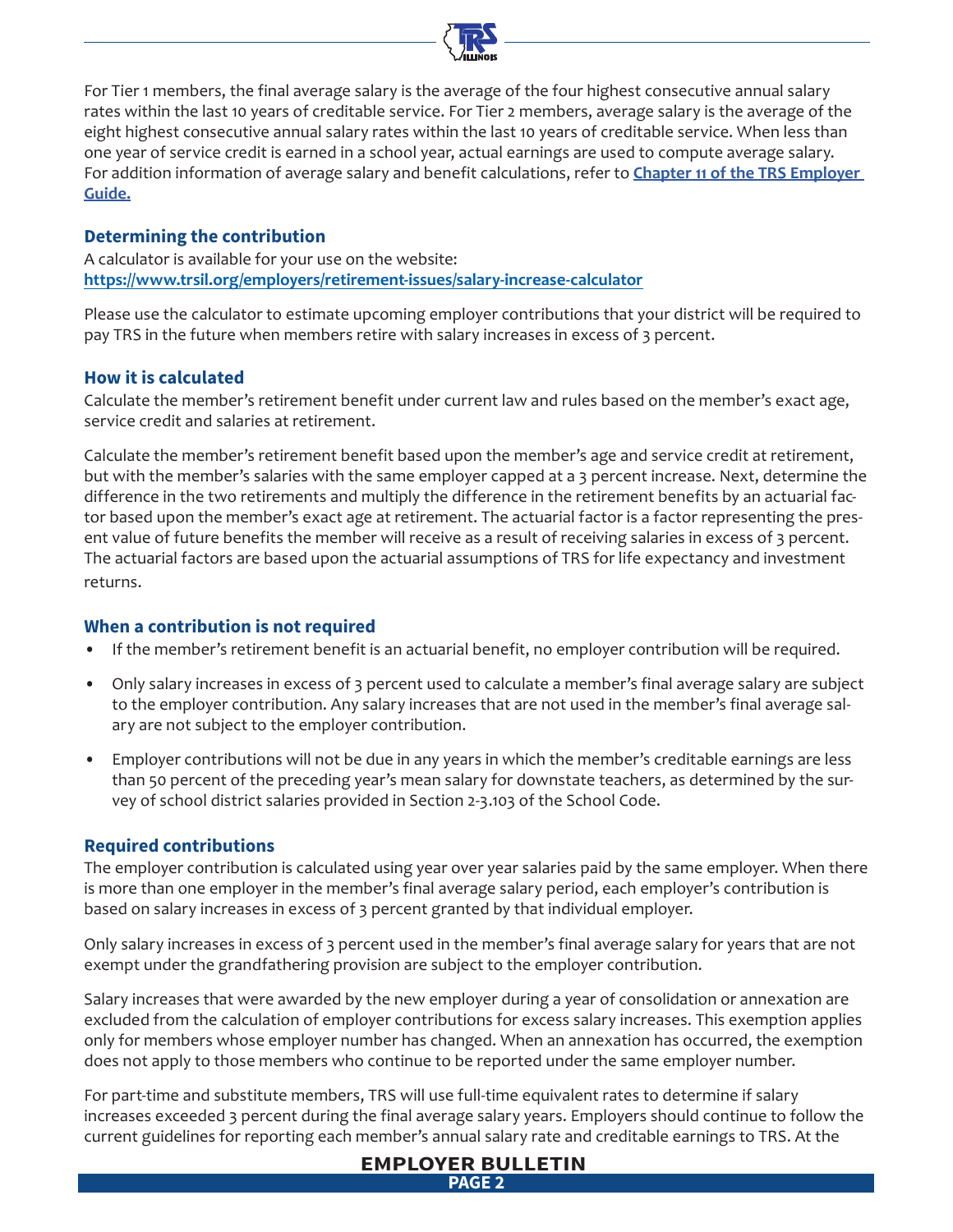

time the retirement benefit is calculated, TRS will contact the employer if additional salary information is needed to determine a full-time equivalent rate. An employer contribution for excess salary increases will only be required if the comparison of full-time equivalent rates reflect an increase over 3 percent.

# **Understanding Section 1650.483**

Employer Contributions Exemption for Salary Increases in Excess of 6% or 3% and Excess Sick Leave

A contract or CBA is exempt from employer contributions if the contract or CBA was in effect (entered into, amended or renewed) prior to June 4, 2018.

If a member retires prior to the expiration of the exempt contract or CBA, the employer contribution will be calculated at the 6 percent threshold rather than the 3 percent threshold.

Provided that a member notifies the employer in writing of his/her intent to retire prior to the expiration of an exempt contract/CBA, receives a salary increases (retirement incentive) under the terms of the exempt contract/CBA, and retires no later than stated in the retirement notification letter, the employer is exempt from the 3 percent threshold.

The exemption from the 3 percent threshold (subject to the 6 percent threshold) beyond the expiration date of the contract/CBA cannot be longer than four consecutive years after the expiration date of the contract/CBA.

For members retiring prior to the expiration of the exempt contract/CBA, the employer contribution will be calculated at the 6 percent threshold.

For members retiring after the expiration of the exempt contract/CBA, the employer will be required to provide TRS with documentation showing the member notified the employer of his/her intent to retire prior to the expiration of the exempt contract/CBA and that the salary paid was in accordance with the exempt contract/CBA. The required documentation will be requested by TRS when the member retires.

Payments to individual members may be subject to both the 6 percent and 3 percent thresholds depending on the individual member's circumstances.

# **Understanding Section 1650.482**

## Contracts and Collective Bargaining Agreements Loss of Exemption from Employer Contributions

Contracts and CBAs that were entered into, amended or renewed prior to June 4, 2018 have a period of time in which the employer is exempt from paying contributions for salary increases in excess of 3 percent used in a member's final average salary. The employer would be subject to the 6 percent threshold during the exempt period.

#### **Losing the exemption**

A contract or CBA will lose its exemption from the employer contributions required for salary increases in excess of 6 percent if any of the following occur:

- 1. An increase in an existing salary or sick leave retirement incentive or the addition of a new salary or sick leave retirement incentive during the exemption period.
- 2. A renegotiated increase in salaries or sick leave provisions, unless the renegotiated increase in salaries or sick leave provisions are specifically provided for in a salary reopener provision included in the CBA or contract.